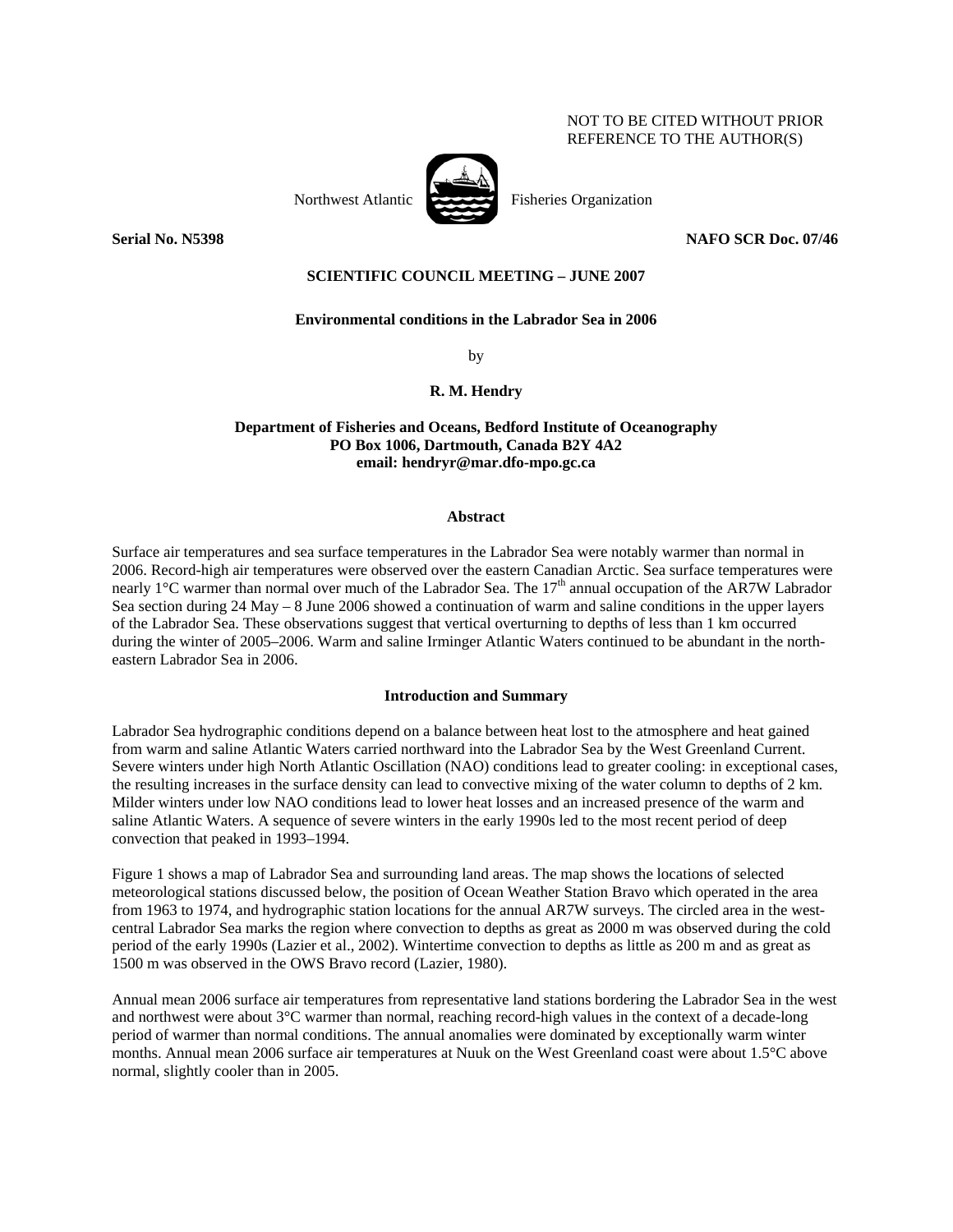Annual mean 2006 NOAA Extended SST sea surface temperatures in the west-central Labrador Sea were about 1°C warmer than normal. Corresponding SST anomalies in the eastern Labrador Sea were 0.5°C warmer than normal, also slightly cooler than in 2005. A warm anomaly running from the southern Grand Banks into the Northwest Corner gave annual mean SST anomalies greater than 1.8°C.

The 17th annual Fisheries and Oceans Canada AR7W survey took place during 24 May – 8 June 2006. Conditions in 2006 continued warm and saline, generally similar to conditions in the previous 2–3 years. The upper 2000 m of the water column averaged across the AR7W section at stations where the bottom depth was at least 2000 m in the Labrador Sea was more than 0.6 warmer in 2006 than the average for the period 1990-1995. The corresponding 2006 average upper 2000 m salinity was about 0.4 higher than the 1990-1995 average.

The 2006 survey generally encountered conditions similar to those observed in 2004 and 2005. Warm and saline waters in the offshore branch of the West Greenland Current dominated the upper layers of the eastern Labrador Sea. A layer of reduced vertical stratification centered near 950 m was observed in the west-central Labrador Sea. This layer could be interpreted as a remnant of vertical mixing during the winter of 2005-2006. Characteristic potential temperature, salinity, and potential density anomalies in this layer were 3.4°C, 34.85, and 27.73 kg/m3 respectively. Low-stratification layers with similar properties have been observed during the past several years.

There has been a gradual decrease in upper-layer density since the end of the deep convection of the early 1990s. The net density changes over the upper 2000 m during the past few years have been relatively small, with changes linked to temperature and salinity nearly in balance. This layer is about 0.03 kg/m3 less dense than the average for 1990-1995. These changes in hydrographic conditions largely account for observed changes in sea level from satellite altimetry.

## **Results and Discussion**

# **General environmental indicators**

#### *Surface air temperature*

Time series of annual mean surface air temperature anomalies for 1960-2006 relative to the 30-year 1971-2000 normal were created for Cartwright, Labrador; Iqaluit, Nunavut; and Nuuk, Greenland (Figure 2). The Cartwright and Labrador data were obtained from Environment Canada while the Nuuk data were obtained from the Danish Meteorological Institute, largely from Cappelen et al. (2006). The two North American stations show marked increases in annual mean temperatures from 2005 to about 3°C warmer than normal in 2006. Nuuk annual mean surface air temperature cooled about 0.4°C relative to 2005 but remained warmer than normal. The greatest variability occurs during winter months. Particularly warm conditions were observed in winter at Cartwright and Iqaluit.

#### *Sea surface temperature*

NOAA Extended SST (Smith and Reynolds, 2004) estimates of the 2006 annual mean for the Labrador Sea and adjacent North Atlantic (Figure 3a) and the associated anomalies relative to 1971-2000 (Figure 3b) show that 2006 was considerably warmer than normal, by about 1°C in the west-central Labrador Sea and about 0.5°C in the eastern Labrador West Greenland coastal areas.

Monthly averages sea surface temperature data for the Labrador Sea were extracted from the global HadISST1 data set produced by the UK Met Office Hadley Centre on a 1-degree latitude-longitude grid (Rayner et al., 2004). A space-time plot of HadISST1 SST anomalies relative to 1971–2000 created by interpolating from this grid to the AR7W line and low-pass filtering in time (Figure 4a) shows the notable warming that has occurred in the Labrador Sea during recent years, particularly on the western side. A SST time series from the west-central Labrador Sea represented by an average over the 320–520 km distance range on the AR7W section is shown in Figure 4b.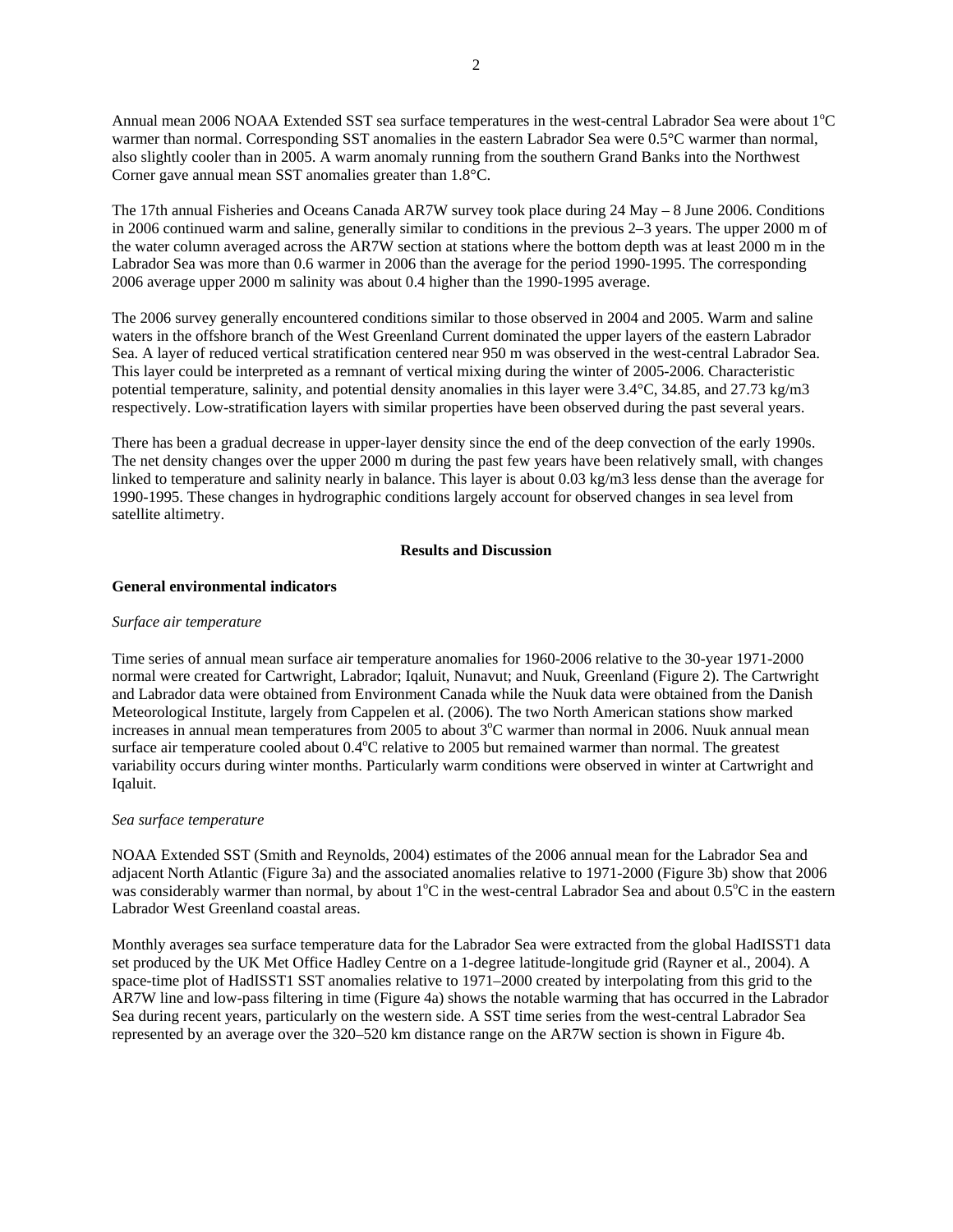## *Sea level*

The French SSALTO/DUACS group uses TOPEX/POSEIDON and JASON-1 altimetric sea level measurements to produce weekly gridded Maps of Sea Level Anomalies (MSLA) with near-global geographic coverage on a  $1/3^\circ$ Mercator grid. These are distributed by the French AVISO group with support from the French national space agency CNES. Data coverage begins with the TOPEX/POSEIDON mission in late 1992 and continues to the present. The gridded MSLA are produced by a statistical interpolation that is most reliable at points close to the measurements (Le Traon et al., 1998).

A space-time plot of MSLA interpolated along the AR7W line and low-pass filtered in time shows a section-wide increase in sea level from a minimum during the cold period in the early 1990s to the present-day maximum (Figure 5a). A time series of annual mean anomalies for the distance range 320–520 km representative of the west-central Labrador Sea shows an increase of about 6 cm in the 6-year period between 1994 to 2000 and a slower increase of about 3 cm in the subsequent 6-year period from 2000 to 2006 (Figure 5b).

## **AR7W Hydrography**

Since 1990, Ocean Sciences Division at the Bedford Institute of Oceanography has carried out annual occupations of a hydrographic section across the Labrador Sea (Figure 1). The section was designated AR7W (Atlantic Repeat Hydrography Line 7) in the World Ocean Circulation Experiment (WOCE). These surveys include chemical and biological measurements. They contribute to the Canadian Department of Fisheries and Oceans (DFO) Atlantic Zone Monitoring Program and to the international Global Climate Observing System (GCOS). Related physical oceanography research programs are linked to the international Climate Variability (CLIVAR) component of the World Climate Research Programme (WCRP).

The 2006 occupation of AR7W stations took place during 24 May – 8 June 2006 on CCGS Hudson Mission 2006016. The section spans approximately 880 km from the 130 m contour on the inshore Labrador shelf to the 200 m contour on the West Greenland shelf. Sea ice sometimes limits coverage at the ends of the section but little ice was encountered in 2006 and all planned stations were occupied.

Contoured gridded sections of potential temperature from the 1993 and 2006 surveys show a marked change from the cold period of the early 1990s to the present (Figures 6a and 6b). Along-section distance in kilometres increasing from southwest (Labrador) to northeast (Greenland) is used as the horizontal coordinate. Deep convection in the winter of 1992–1993 produced a vertically homogeneous water mass that filled the upper 2–km of the entire Labrador Sea and left a large pool of water with potential temperature near 2.8°C in the 500–2000 m depth range (Figure 6a). The upper 500 m had restratified through a combination of seasonal heating and advection from the eastern boundary of the Labrador Sea during the 2–3 months before the 1993 survey took place (Lazier et al., 2002). By 2006 these waters had warmed to 3.4°C (Figure 6b). A time series of potential temperature averaged over the upper 2 km for all stations at least that deep during the 1990–2006 period of AR7W surveys shows a rapid recovery from 1992–1994 into the early years of the  $21<sup>st</sup>$  century and a more moderate warming during recent years (Figure 6c). AR7W survey times vary from mid-May to late July. Seasonal changes in potential temperature in the 0–150 m depth range were estimated from climatological hydrographic data from the U.S. National Ocean Data Center (Conkright et al., 2002) and removed before construction of this time series.

The offshore branch of the West Greenland Current carries warm and saline water into the Labrador Sea. Lee (1968) defined Irminger Atlantic Water as water with potential temperatures between 4°C and 6°C and salinities between 34.95 and 35.10. Buch (2000) introduced the term Irminger Mode Water properties for waters in the same range of temperatures but with slightly lower salinities in the range 34.85–34.95. These two water masses are highlighted in Figures 6a and 6b. They were almost completely absent in the 1993 survey but have become abundant in recent years.

Surveys since 2000 have detected the presence of layers with reduced vertical density gradients in the 600–1200 m depth range that could be interpreted as remnants of renewed winter overturning that have not been completely removed by seasonal restratification. The low-stratification layer is most prominent in the west-central Labrador Sea and has been especially notable during the past 3–4 years. Time series of the pressure on selected potential density anomaly surfaces from average profiles in the 320-520 km distance range for each survey as a function of the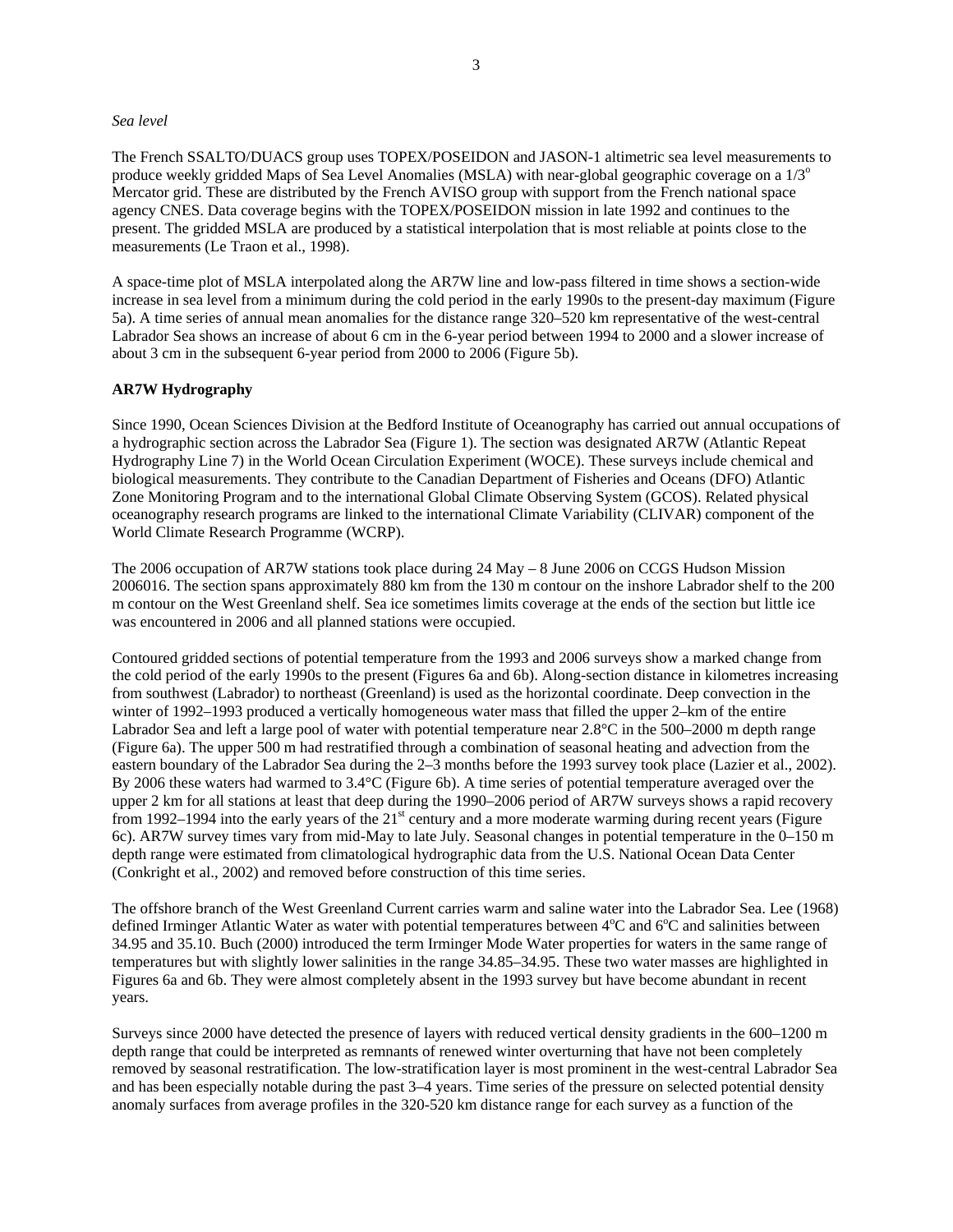median station time show an increase in the separation of isopycnals with potential density anomalies in the range  $27.72$ -27.75 kg/m<sup>3</sup> (Figure 7a). In 2000, this layer developed a prominent relative minimum in potential temperature with core potential temperature 3.2°C, salinity 34.83, and potential density anomaly 27.73 kg/m<sup>3</sup>. The temperaturesalinity properties in the core of this recurring layer have varied from year to year, becoming warmer and more saline in during the past three years (Figure 7b).

### **Acknowledgments**

Monthly mean surface air temperatures for Cartwright and Labrador data were provided by the Canadian National Climate Data and Information Archive, operated and maintained by Environment Canada. [http://climate.weatheroffice.ec.gc.ca/climateData/monthlydata\_e.html]

Nuuk monthly mean surface air temperatures up to 2005 were provided by the Danish Meteorological Institute [http://www.dmi.dk/dmi/tr05\_05\_recommended2005.zip] as documented in Technical Report No. 05-05 by Cappelen et al. (2006).

http://www.dmi.dk/dmi/index/viden/dmi-publikationer/tekniskerapporter.htm

Recent monthly mean surface air temperatures for Nuuk were provided by the Danish Meteorological Institute. [http://www.dmi.dk/dmi/index/gronland/verdensvejr-gron.htm]

The HadISST1 Global Sea Surface Temperature data set was provided by the Hadley Centre for Climate Prediction and Research, Met Office, Bracknell, UK.

[http://www.metoffice.com/research/hadleycentre/obsdata/HadISST1.html]

NOAA Extended SST images were provided by the NOAA/ESRL Physical Sciences Division, Boulder Colorado from their Web site at http://www.cdc.noaa.gov/.

MSLA altimeter products were provided by the French AVISO/Altimetry operations centre at the CLS Space Oceanography Division. [http://www.aviso.oceanobs.com/]

Climatological hydrographic data were provided by the U.S. National Oceanographic Data Center. [http://www.nodc.gov/]

Many staff and associates at BIO have contributed to the Labrador Sea programme. John Loder presently leads the associated Ocean Sciences Division Ocean Circulation and Variability Programme. Glen Harrison presently leads the associated biological research program within Ecosystem Research Division. Allyn Clarke provided crucial leadership to this program in recent years. These efforts, together with those of the officers and crew of CCGS Hudson, are gratefully acknowledged.

#### **References**

- Buch, E. 2000. Air-sea-ice conditions off southwest Greenland, 1981-97. Journal of Northwest Atlantic Fishery Science, 26, 123-126.
- Cappelen, J., E.V. Laursen, P.V. Jørgensen, and C. Kern-Hansen. 2006. DMI monthly Climate Data Collection 1768-2005, Denmark, The Faroe Islands and Greenland. Technical Report No. 05-05, Danish Meteorological Institute. [http://www.dmi.dk/dmi/index/viden/dmi-publikationer/tekniskerapporter.htm]
- Conkright, M.E., R. A. Locarnini, H.E. Garcia, T.D. Brien, T.P. Boyer, C. Stephens, J.I. Antonov. 2002. World Ocean Atlas 2001. National Oceanographic Data Center Internal Report 17, 17 pp.
- Lazier, J.R.N. 1980. Oceanographic conditions at Ocean Weather Ship Bravo, 1964-1974. Atmosphere-Ocean 18: 227-238.
- Lazier, J., R. Hendry, A. Clarke, I. Yashayaev, and P. Rhines. 2002. Convection and restratification in the Labrador Sea, 1990-2000. Deep Sea Research, 49, 1819-1835.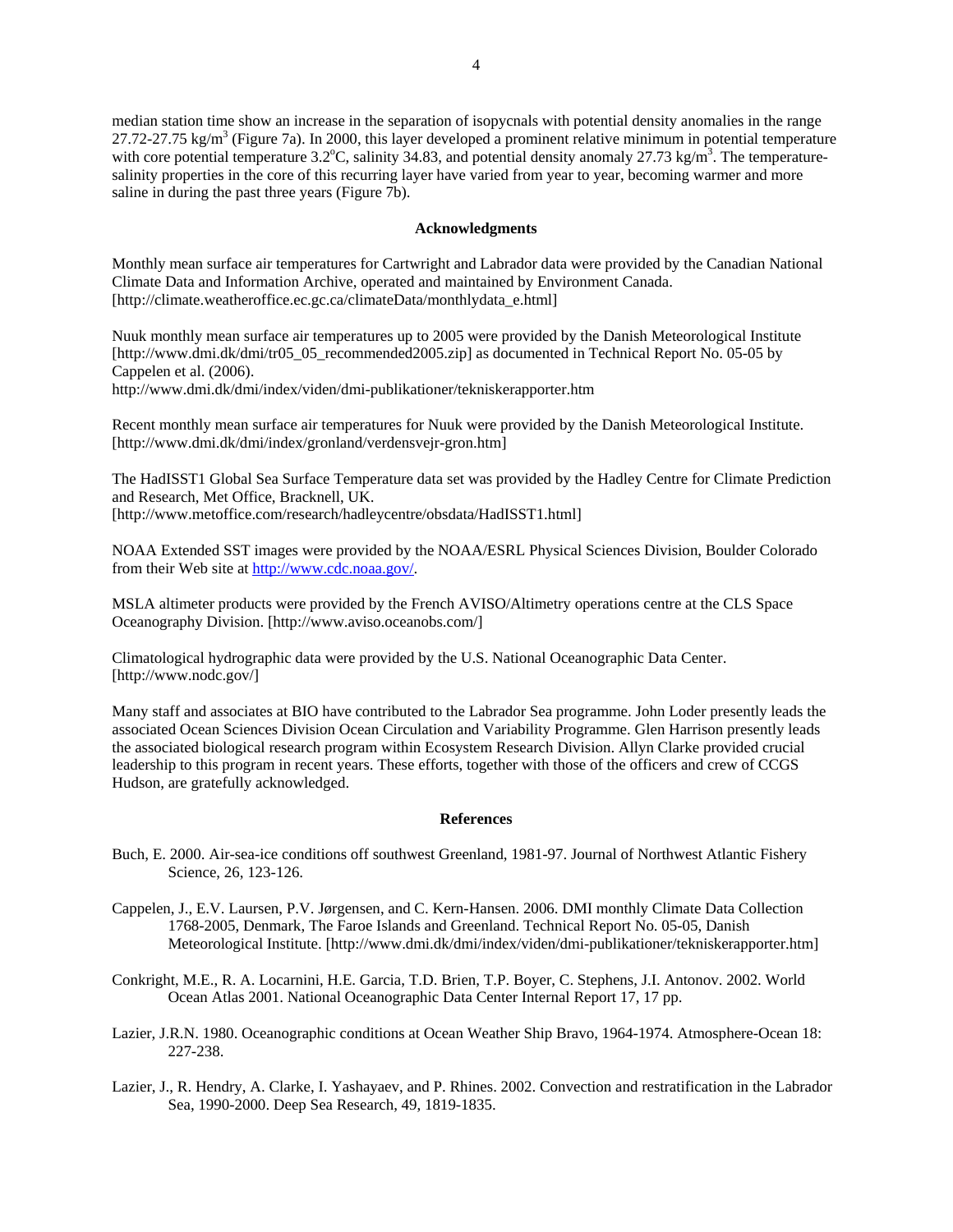- Lee, A. 1968. NORWESTLANT Surveys: Physical Oceanography. ICNAF Special Publication Number 7, Part I, 31-54.
- Le Traon, P.-Y., F. Nadal, and N. Ducet. 1998. An improved mapping method of multisatellite altimeter data. Journal of Atmospheric and Oceanic Technology, 15, 522-534.
- Rayner, N. A., D. E. Parker, E. B. Horton, C. K. Folland, L. V. Alexander, D. P. Rowell, E. C. Kent, and A. Kaplan. 2004. Global analyses of sea surface temperature, sea ice, and night marine air temperature since the late nineteenth century, Journal of Geophysical Research, 108(D14), 4407, doi:10.1029/2002JD002670.
- Smith, T.M., and R.W. Reynolds. 2004. Improved Extended Reconstruction of SST (1854-1997). Journal of Climate, 17, 2466-2477.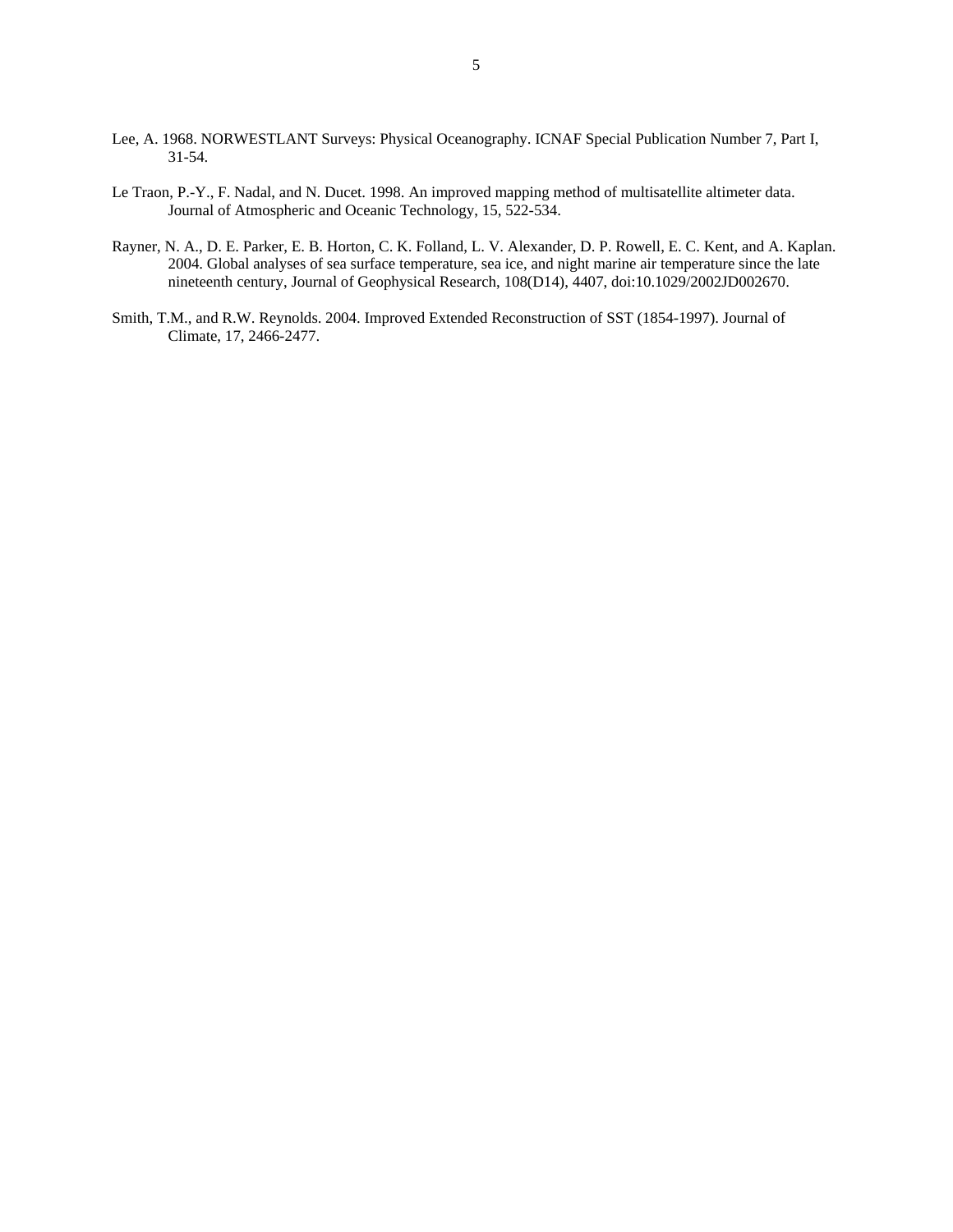





 **Figure 2** Annual mean air temperature anomalies for 1960-2006 relative to1971-2000 for Cartwright, Labrador; Iqaluit, Nunavut; and Nuuk, Greenland.



**Figure 3(a)** NOAA Extended SST estimates of 2006 annual mean sea surface temperature in the Labrador Sea and adjacent North Atlantic.



**Figure 3(b)** SST anomalies for 2006 relative to 1971- 2000 corresponding to Figure 3(a).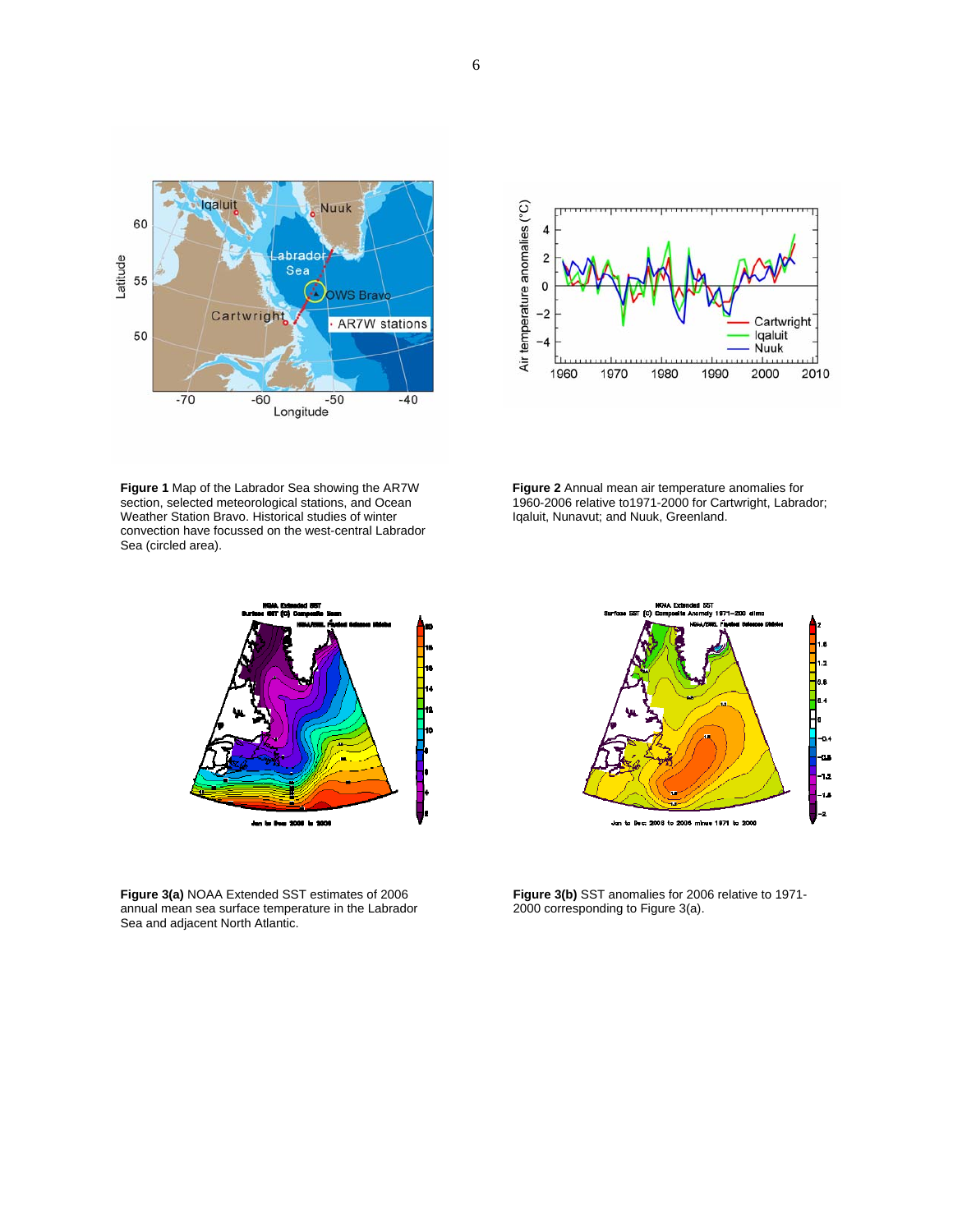

Figure 4(a) HadISST1 SST anomaly (°C) regridded along the AR7W section as a function of time. Vertical lines mark 320 and 520 km along-section distances. Bathymetry and nominal AR7W station positions are shown at the bottom of the figure.



**Figure 4(b)** Time series of annual anomalies of HadISST1 SST for the 320-520 km distance range in Figure 4(a).



**Figure 5(a)** Aviso MSLA (m) regridded along the AR7W section as a function of time. Vertical lines mark 320 and 520 km along-section distances. Bathymetry and nominal AR7W station positions are shown at the bottom of the figure.



**Figure 5(b)** Time series of annual mean Aviso MSLA for the 320–520 km distance range in Figure 5(a).